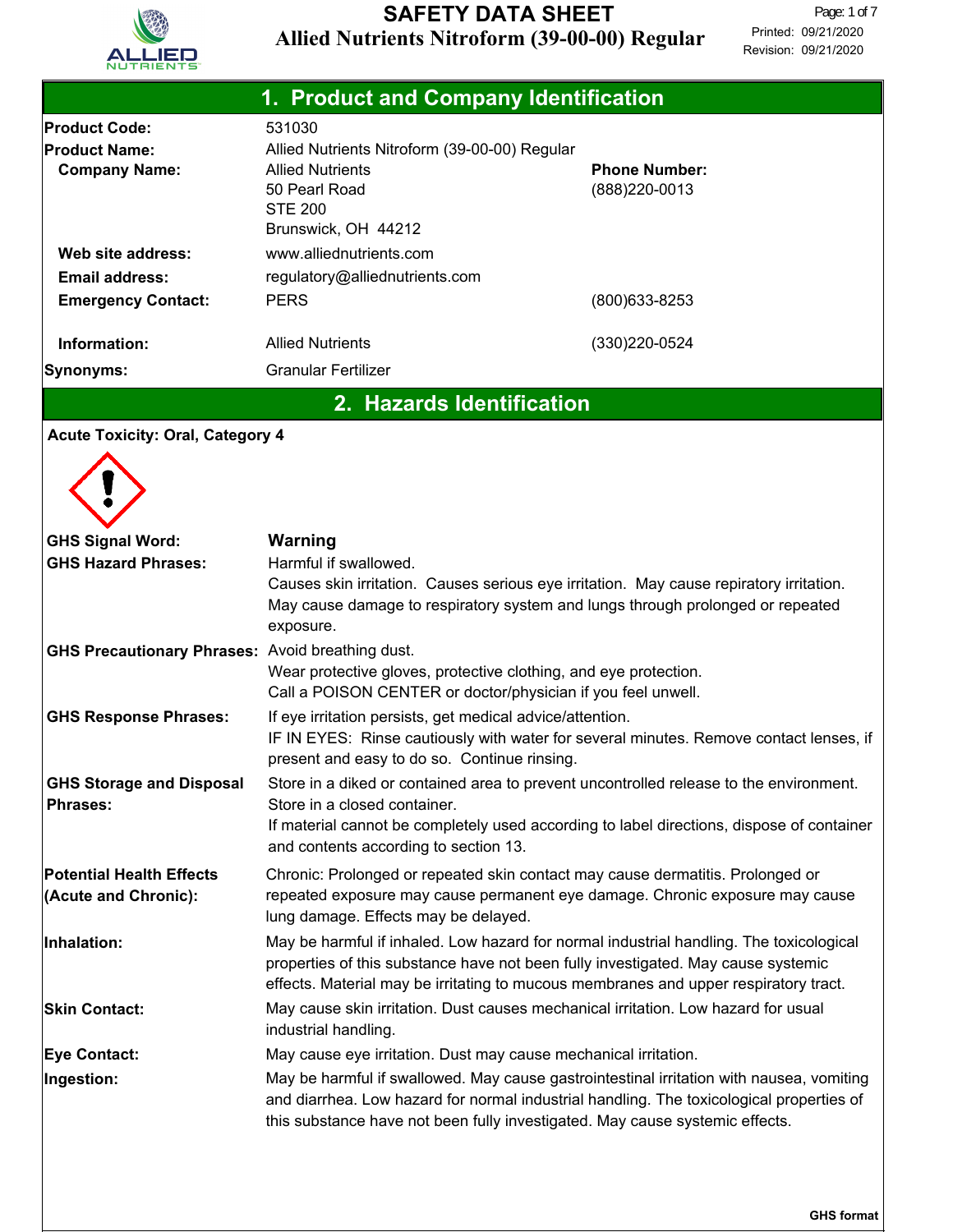

| 3. Composition/Information on Ingredients            |                                    |                                                                                                                                                                                                                                                                                                                                |                                                                                                                                                                                               |  |  |  |
|------------------------------------------------------|------------------------------------|--------------------------------------------------------------------------------------------------------------------------------------------------------------------------------------------------------------------------------------------------------------------------------------------------------------------------------|-----------------------------------------------------------------------------------------------------------------------------------------------------------------------------------------------|--|--|--|
| CAS#                                                 |                                    | <b>Hazardous Components (Chemical Name)</b>                                                                                                                                                                                                                                                                                    | <b>Concentration</b>                                                                                                                                                                          |  |  |  |
| 9011-05-6                                            | Urea, Polymer with formaldehyde    |                                                                                                                                                                                                                                                                                                                                | 99.0 - 100 %                                                                                                                                                                                  |  |  |  |
|                                                      | <b>4. First Aid Measures</b>       |                                                                                                                                                                                                                                                                                                                                |                                                                                                                                                                                               |  |  |  |
| <b>Emergency and First Aid</b><br><b>Procedures:</b> |                                    |                                                                                                                                                                                                                                                                                                                                |                                                                                                                                                                                               |  |  |  |
| In Case of Inhalation:                               |                                    |                                                                                                                                                                                                                                                                                                                                | Remove from exposure and move to fresh air immediately. If not breathing, give artificial<br>respiration. If breathing is difficult, give oxygen. Get medical aid.                            |  |  |  |
| In Case of Skin Contact:                             |                                    | Get medical aid if irritation develops or persists. In case of contact, flush skin with plenty<br>of water. Remove contaminated clothing and shoes. Get medical aid if irritation develops<br>and persists. Wash clothing before reuse. Wash off with soap and plenty of water.                                                |                                                                                                                                                                                               |  |  |  |
| In Case of Eye Contact:                              |                                    |                                                                                                                                                                                                                                                                                                                                | Flush eyes with plenty of water for at least 15 minutes, occasionally lifting the upper and<br>lower eyelids. Get medical aid. Do NOT allow victim to rub eyes or keep eyes closed.           |  |  |  |
| In Case of Ingestion:                                |                                    | Get medical aid. If victim is conscious and alert, give 2-4 cupfuls of milk or water. Call a<br>poison control center. If swallowed, do NOT induce vomiting unless directed to do so by<br>medical personnel. Never give anything by mouth to an unconscious person.                                                           |                                                                                                                                                                                               |  |  |  |
| <b>Signs and Symptoms Of</b><br><b>Exposure:</b>     |                                    | To the best of our knowledge, the chemical, physical, and toxicological properties have<br>not been thoroughly investigated.                                                                                                                                                                                                   |                                                                                                                                                                                               |  |  |  |
| <b>Note to Physician:</b>                            |                                    | Treat symptomatically and supportively.                                                                                                                                                                                                                                                                                        |                                                                                                                                                                                               |  |  |  |
|                                                      |                                    |                                                                                                                                                                                                                                                                                                                                | 5. Fire Fighting Measures                                                                                                                                                                     |  |  |  |
| <b>Flash Pt:</b>                                     |                                    | No data.                                                                                                                                                                                                                                                                                                                       |                                                                                                                                                                                               |  |  |  |
| <b>Explosive Limits:</b>                             |                                    | LEL: No data.                                                                                                                                                                                                                                                                                                                  | UEL: No data.                                                                                                                                                                                 |  |  |  |
| <b>Autoignition Pt:</b>                              |                                    | No data.                                                                                                                                                                                                                                                                                                                       |                                                                                                                                                                                               |  |  |  |
|                                                      |                                    |                                                                                                                                                                                                                                                                                                                                | Suitable Extinguishing Media:For small fires, use dry chemical, carbon dioxide, or water spray. For large fires, use dry<br>chemical, carbon dioxide, alcohol-resistant foam, or water spray. |  |  |  |
|                                                      | <b>Fire Fighting Instructions:</b> | As in any fire, wear a self-contained breathing apparatus in pressure-demand,<br>MSHA/NIOSH (approved or equivalent), and full protective gear. Substance is<br>noncombustible. Decomposes at high temperatures, resulting in toxic and corrosive<br>products. Runoff from fire control or dilution water may cause pollution. |                                                                                                                                                                                               |  |  |  |
| Hazards:                                             | <b>Flammable Properties and</b>    | Most of the components of this product are non-combustible. However, a portion of them<br>may support combustion at elevated temperatures.                                                                                                                                                                                     |                                                                                                                                                                                               |  |  |  |
| <b>Hazardous Combustion</b>                          |                                    |                                                                                                                                                                                                                                                                                                                                | Thermal decomposition may result in the production of ammonia, formaldehyde, biuret,                                                                                                          |  |  |  |
| <b>Products:</b>                                     |                                    | chlorine, cyanic acid, and cyanide, and oxides of carbon, nitrogen, phosphorus,<br>potassium, sulfur, and chlorine, and oxides of alkaline earth metals, and certain heavier<br>metals used as nutrients in fertilizer products, such as copper, iron, manganese, and<br>zinc, and other toxic and irritating fumes and gases. |                                                                                                                                                                                               |  |  |  |
|                                                      |                                    |                                                                                                                                                                                                                                                                                                                                |                                                                                                                                                                                               |  |  |  |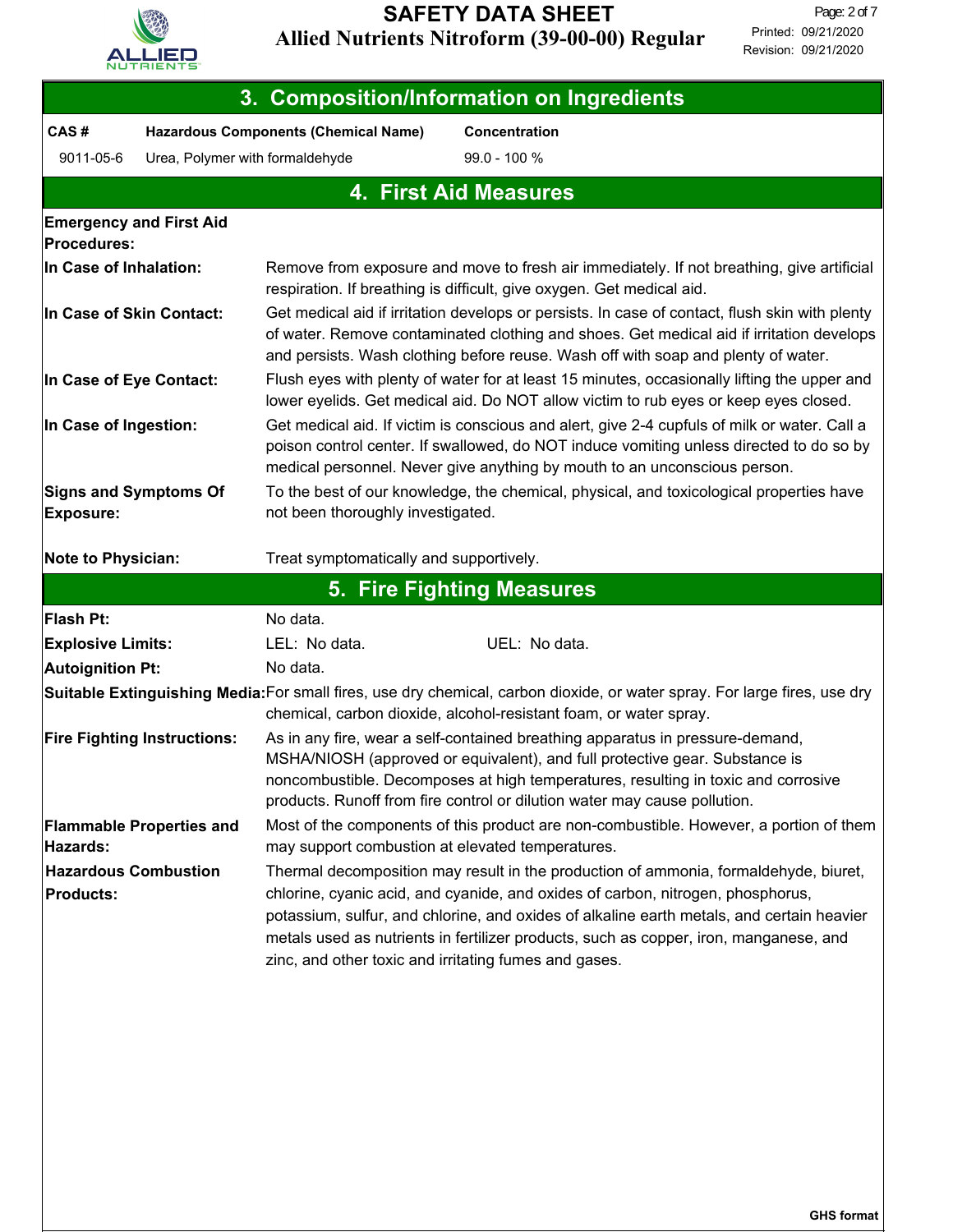

| 6. Accidental Release Measures                                                 |                                                                                                                                                                                                                                                                                                                                                                                                                                                                                   |  |  |  |  |
|--------------------------------------------------------------------------------|-----------------------------------------------------------------------------------------------------------------------------------------------------------------------------------------------------------------------------------------------------------------------------------------------------------------------------------------------------------------------------------------------------------------------------------------------------------------------------------|--|--|--|--|
| <b>Steps To Be Taken In Case</b><br><b>Material Is Released Or</b><br>Spilled: | Use proper personal protective equipment as indicated in Section 8.<br>Spills/Leaks: Vacuum or sweep up material and place into a suitable disposal container.<br>Avoid generating dusty conditions. Provide ventilation. Avoid runoff into storm sewers<br>and ditches which lead to waterways. Do not let this product enter the environment<br>except as directed on product label. Clean up spills immediately, observing precautions<br>in the Protective Equipment section. |  |  |  |  |
|                                                                                | Personal precautions.<br>Use personal protective equipment. Avoid dust formation. Avoid breathing dust. Ensure<br>adequate ventilation.                                                                                                                                                                                                                                                                                                                                           |  |  |  |  |
|                                                                                | Environmental precautions.<br>Do not let product enter drains.                                                                                                                                                                                                                                                                                                                                                                                                                    |  |  |  |  |
|                                                                                | Pick up and arrange disposal without creating dust. Keep in suitable, closed containers<br>for disposal.                                                                                                                                                                                                                                                                                                                                                                          |  |  |  |  |
|                                                                                | PROCEDURES & PERSONAL PRECAUTIONS.<br>Exercise appropriate precautions to minimize direct contact with skin or eyes and<br>prevent inhalation of dust.                                                                                                                                                                                                                                                                                                                            |  |  |  |  |
|                                                                                | Methods for cleaning up.<br>Sweep up, place in a bag and hold for waste disposal. Avoid raising dust. Ventilate area<br>and wash spill site after material pickup is complete.                                                                                                                                                                                                                                                                                                    |  |  |  |  |
| 7. Handling and Storage                                                        |                                                                                                                                                                                                                                                                                                                                                                                                                                                                                   |  |  |  |  |
| Precautions To Be Taken in<br>Handling:                                        | Use with adequate ventilation. Minimize dust generation and accumulation. Avoid<br>contact with eyes, skin, and clothing. Avoid ingestion and inhalation. Wash thoroughly<br>after handling. Use only in a well-ventilated area. Keep container tightly closed. Wash<br>clothing before reuse.                                                                                                                                                                                    |  |  |  |  |
| <b>Precautions To Be Taken in</b><br>Storing:                                  | Provide appropriate exhaust ventilation at places where dust is formed.<br>Store in a cool, dry place. Keep container closed when not in use.                                                                                                                                                                                                                                                                                                                                     |  |  |  |  |

| 8. Exposure Controls/Personal Protection \ |                                 |                 |                  |                     |  |
|--------------------------------------------|---------------------------------|-----------------|------------------|---------------------|--|
| CAS #                                      | <b>Partial Chemical Name</b>    | <b>OSHA TWA</b> | <b>ACGIH TWA</b> | <b>Other Limits</b> |  |
| 9011-05-6                                  | Urea, Polymer with formaldehyde | No data.        | No data.         | No data.            |  |

**GHS format**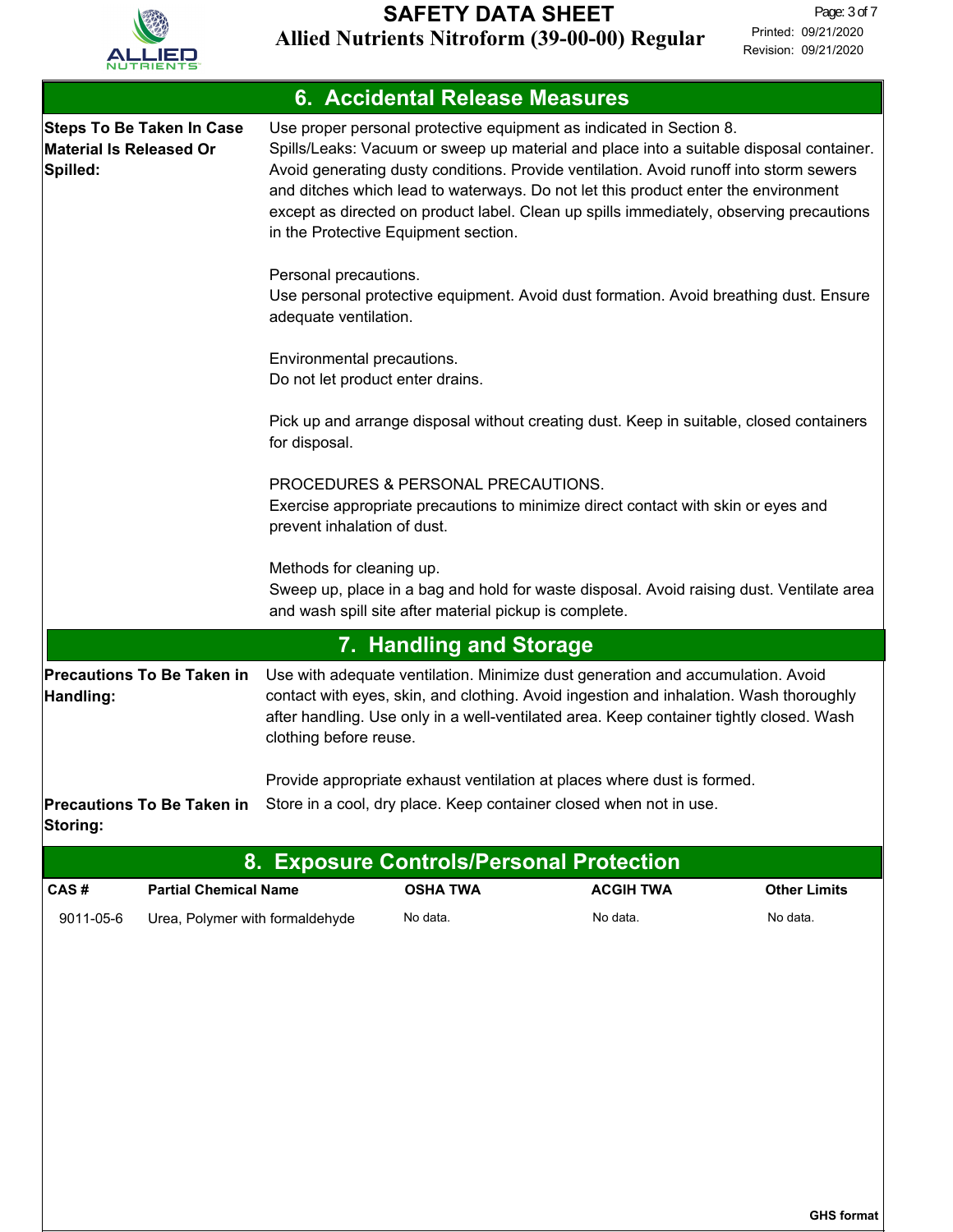

| <b>Respiratory Equipment</b>                        | A respiratory protection program that meets OSHA's 29 CFR 1910.134 and ANSI Z88.2                                                                                                                             |  |  |  |  |
|-----------------------------------------------------|---------------------------------------------------------------------------------------------------------------------------------------------------------------------------------------------------------------|--|--|--|--|
| (Specify Type):                                     | requirements or European Standard EN 149 must be followed whenever workplace                                                                                                                                  |  |  |  |  |
|                                                     | conditions warrant respirator use. Where protection from nuisance levels of dusts are                                                                                                                         |  |  |  |  |
|                                                     | desired, use type N95 (US) or type P1 (EN 143) dust masks. For higher level protection<br>use type OV/AG/P99 (US) or type ABEK-P2 (EU EN 143) respirator cartridges.                                          |  |  |  |  |
| <b>Eye Protection:</b>                              | Wear appropriate protective eyeglasses or chemical safety goggles as described by                                                                                                                             |  |  |  |  |
|                                                     | OSHA's eye and face protection regulations in 29 CFR 1910.133 or European Standard<br>EN166.                                                                                                                  |  |  |  |  |
| <b>Protective Gloves:</b>                           | Wear appropriate protective gloves to prevent skin exposure. Wash and dry hands.                                                                                                                              |  |  |  |  |
| <b>Other Protective Clothing:</b>                   | Wear appropriate protective clothing to prevent skin exposure. Choose body protection<br>according to the amount and concentration of the dangerous substance at the work<br>place.                           |  |  |  |  |
| <b>Engineering Controls</b>                         | Facilities storing or utilizing this material should be equipped with an eyewash facility and                                                                                                                 |  |  |  |  |
| (Ventilation etc.):                                 | a safety shower. Use adequate ventilation to keep airborne concentrations low. Use<br>adequate general or local exhaust ventilation to keep airborne concentrations below the<br>permissible exposure limits. |  |  |  |  |
| <b>Work/Hygienic/Maintenance</b>                    | Handle in accordance with good industrial hygiene and safety practice. Wash hands                                                                                                                             |  |  |  |  |
| <b>Practices:</b>                                   | before breaks and at the end of workday. Wash thoroughly after handling.                                                                                                                                      |  |  |  |  |
|                                                     | 9. Physical and Chemical Properties                                                                                                                                                                           |  |  |  |  |
| <b>Physical States:</b>                             | [ ] Gas<br>[ ] Liquid<br>[X] Solid                                                                                                                                                                            |  |  |  |  |
| <b>Appearance and Odor:</b>                         | Multi-colored, granular solid.                                                                                                                                                                                |  |  |  |  |
|                                                     | Slight ammonia-like odor.                                                                                                                                                                                     |  |  |  |  |
| pH:                                                 | No data.                                                                                                                                                                                                      |  |  |  |  |
| <b>Melting Point:</b>                               | $~133$ C                                                                                                                                                                                                      |  |  |  |  |
| <b>Boiling Point:</b>                               | No data.                                                                                                                                                                                                      |  |  |  |  |
| Flash Pt:                                           | No data.                                                                                                                                                                                                      |  |  |  |  |
| <b>Evaporation Rate:</b>                            | No data.                                                                                                                                                                                                      |  |  |  |  |
| Flammability (solid, gas):                          | No data available.                                                                                                                                                                                            |  |  |  |  |
| <b>Explosive Limits:</b>                            | LEL: No data.<br>UEL: No data.                                                                                                                                                                                |  |  |  |  |
| Vapor Pressure (vs. Air or                          | No data.                                                                                                                                                                                                      |  |  |  |  |
| $ mm Hg$ :                                          |                                                                                                                                                                                                               |  |  |  |  |
| Vapor Density (vs. Air = 1):                        | No data.                                                                                                                                                                                                      |  |  |  |  |
| Specific Gravity (Water = 1):                       | No data.<br>55.000000 LB/CF                                                                                                                                                                                   |  |  |  |  |
| Density:                                            | $~1$ 45 - 65 LB/CF                                                                                                                                                                                            |  |  |  |  |
| <b>Bulk density:</b><br><b>Solubility in Water:</b> | ~ 1,079 G/L at 20.0 C                                                                                                                                                                                         |  |  |  |  |
| <b>Solubility Notes:</b>                            | The solubility cited is for the urea component of this product, if present. See section 3.                                                                                                                    |  |  |  |  |
| <b>Octanol/Water Partition</b>                      | No data.                                                                                                                                                                                                      |  |  |  |  |
| Coefficient:                                        |                                                                                                                                                                                                               |  |  |  |  |
| Autoignition Pt:                                    | No data.                                                                                                                                                                                                      |  |  |  |  |
| <b>Decomposition Temperature:</b> $\sim$ 135 C      |                                                                                                                                                                                                               |  |  |  |  |
| Viscosity:                                          | No data.                                                                                                                                                                                                      |  |  |  |  |
| <b>Additional Physical</b>                          | The melting point and decomposition temperatures cited are for the urea component of                                                                                                                          |  |  |  |  |
| Information                                         | this product, if present. See section 3.<br>Urea decomposes before boiling. (UNEP Publication, OECD SIDS UREA, CAS No:<br>$57-13-6$                                                                           |  |  |  |  |
|                                                     |                                                                                                                                                                                                               |  |  |  |  |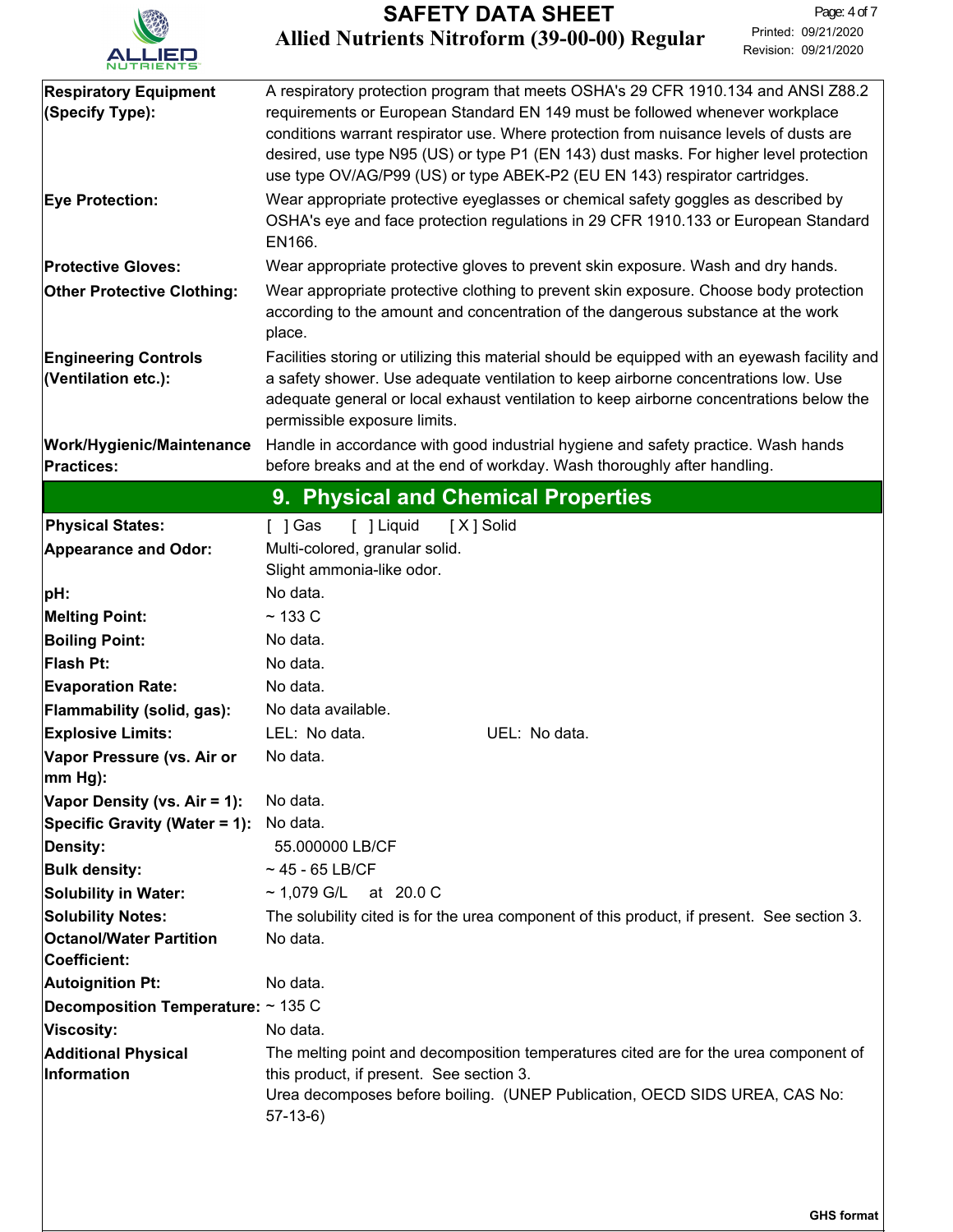

| <b>10. Stability and Reactivity</b>                                                                                    |                                                                                                                                                                                                                                                                                                                                                                                                                                                                            |                                                                                                                                                                                                                                                                                                                                                                                                                                                                                                                                                            |            |             |              |                   |
|------------------------------------------------------------------------------------------------------------------------|----------------------------------------------------------------------------------------------------------------------------------------------------------------------------------------------------------------------------------------------------------------------------------------------------------------------------------------------------------------------------------------------------------------------------------------------------------------------------|------------------------------------------------------------------------------------------------------------------------------------------------------------------------------------------------------------------------------------------------------------------------------------------------------------------------------------------------------------------------------------------------------------------------------------------------------------------------------------------------------------------------------------------------------------|------------|-------------|--------------|-------------------|
| Stability:                                                                                                             | Unstable [ ]                                                                                                                                                                                                                                                                                                                                                                                                                                                               | Stable [X]                                                                                                                                                                                                                                                                                                                                                                                                                                                                                                                                                 |            |             |              |                   |
| <b>Conditions To Avoid -</b><br>Instability:                                                                           |                                                                                                                                                                                                                                                                                                                                                                                                                                                                            | Incompatible materials, dust generation, heating to decomposition. High temperatures.                                                                                                                                                                                                                                                                                                                                                                                                                                                                      |            |             |              |                   |
| Avoid:                                                                                                                 | Incompatibility - Materials To Strong oxidizing agents, bases, acids, aluminum.                                                                                                                                                                                                                                                                                                                                                                                            |                                                                                                                                                                                                                                                                                                                                                                                                                                                                                                                                                            |            |             |              |                   |
| Hazardous Decomposition or The decomposition of fertilizer products may result in the generation of some or all of the |                                                                                                                                                                                                                                                                                                                                                                                                                                                                            |                                                                                                                                                                                                                                                                                                                                                                                                                                                                                                                                                            |            |             |              |                   |
| Byproducts:                                                                                                            | following: ammonia, formaldehyde, biuret, chlorine, cyanic acid, and cyanide, and oxides<br>of carbon, nitrogen, phosphorus, potassium, sulfur, and chlorine, and oxides of alkaline<br>earth metals, and certain heavier metals used as nutrients in fertilizer products, such as<br>copper, iron, manganese, and zinc, and other irritating and toxic fumes and gases.                                                                                                   |                                                                                                                                                                                                                                                                                                                                                                                                                                                                                                                                                            |            |             |              |                   |
| <b>Possibility of Hazardous</b>                                                                                        |                                                                                                                                                                                                                                                                                                                                                                                                                                                                            | Will occur [ ] Will not occur [X]                                                                                                                                                                                                                                                                                                                                                                                                                                                                                                                          |            |             |              |                   |
| <b>Reactions:</b><br><b>Conditions To Avoid -</b><br><b>Hazardous Reactions:</b>                                       | No data available.                                                                                                                                                                                                                                                                                                                                                                                                                                                         |                                                                                                                                                                                                                                                                                                                                                                                                                                                                                                                                                            |            |             |              |                   |
|                                                                                                                        |                                                                                                                                                                                                                                                                                                                                                                                                                                                                            | <b>11. Toxicological Information</b>                                                                                                                                                                                                                                                                                                                                                                                                                                                                                                                       |            |             |              |                   |
| <b>Toxicological Information:</b>                                                                                      | Epidemiology: No information found.<br>Teratogenicity: Teratogenic effects have occurred in experimental animals.<br>Neurotoxic effects have occurred in experimental animals.<br>Reproductive toxicity - no data available.<br>Inhalation: May cause damage to organs through prolonged or repeated exposure.                                                                                                                                                             |                                                                                                                                                                                                                                                                                                                                                                                                                                                                                                                                                            |            |             |              |                   |
| <b>Carcinogenicity/Other</b><br>Information:                                                                           | This material may contain small amounts of respirable crystalline and amorphous silica.<br>The International Agency for Cancer Research (IARC) has classified crystalline silica as<br>a carcinogen to humans (Group 1), and amorphous silica as not classifiable as to its<br>carcinogenicity to humans (Group 3). See "Silica, Some Silicates, Coal dust and<br>para-Aramid Fibrils in IARC Monographs on the Evaluation of Carcinogenic Risks to<br>Humans", (Vol. 68). |                                                                                                                                                                                                                                                                                                                                                                                                                                                                                                                                                            |            |             |              |                   |
| CAS#                                                                                                                   | <b>Hazardous Components (Chemical Name)</b>                                                                                                                                                                                                                                                                                                                                                                                                                                |                                                                                                                                                                                                                                                                                                                                                                                                                                                                                                                                                            | <b>NTP</b> | <b>IARC</b> | <b>ACGIH</b> | <b>OSHA</b>       |
| Urea, Polymer with formaldehyde<br>9011-05-6                                                                           |                                                                                                                                                                                                                                                                                                                                                                                                                                                                            |                                                                                                                                                                                                                                                                                                                                                                                                                                                                                                                                                            | n.a.       | n.a.        | n.a.         | n.a.              |
|                                                                                                                        |                                                                                                                                                                                                                                                                                                                                                                                                                                                                            | <b>12. Ecological Information</b>                                                                                                                                                                                                                                                                                                                                                                                                                                                                                                                          |            |             |              |                   |
| <b>General Ecological</b><br>Information:                                                                              | degradation rate.<br>Do not empty into drains.                                                                                                                                                                                                                                                                                                                                                                                                                             | Environmental: If released to the atmosphere, urea will degrade rapidly in the<br>vapor-phase by reaction with photochemically produced hydroxyl radicals (half-life of 9.6<br>hr). If released to soil, urea is hydrolyzed to ammonium through soil urease activity (the<br>basis of its use as a fertilizer). The rate of hydrolysis can be fast (24 hr); however, a<br>number of variables (such as increasing the pellet size of the fertilizer) can decrease the<br>Urea will dissolve and disperse in water, and will promote algae growth which may |            |             |              |                   |
|                                                                                                                        | affect water quality.                                                                                                                                                                                                                                                                                                                                                                                                                                                      | degrade water quality and taste. Notify downstream water users of any release that may                                                                                                                                                                                                                                                                                                                                                                                                                                                                     |            |             |              |                   |
| Persistence and<br>Degradability:                                                                                      | No data available.                                                                                                                                                                                                                                                                                                                                                                                                                                                         |                                                                                                                                                                                                                                                                                                                                                                                                                                                                                                                                                            |            |             |              |                   |
| <b>Bioaccumulative Potential:</b>                                                                                      | No data available.                                                                                                                                                                                                                                                                                                                                                                                                                                                         |                                                                                                                                                                                                                                                                                                                                                                                                                                                                                                                                                            |            |             |              |                   |
| <b>Mobility in Soil:</b>                                                                                               | No data available.                                                                                                                                                                                                                                                                                                                                                                                                                                                         |                                                                                                                                                                                                                                                                                                                                                                                                                                                                                                                                                            |            |             |              |                   |
|                                                                                                                        |                                                                                                                                                                                                                                                                                                                                                                                                                                                                            |                                                                                                                                                                                                                                                                                                                                                                                                                                                                                                                                                            |            |             |              | <b>GHS format</b> |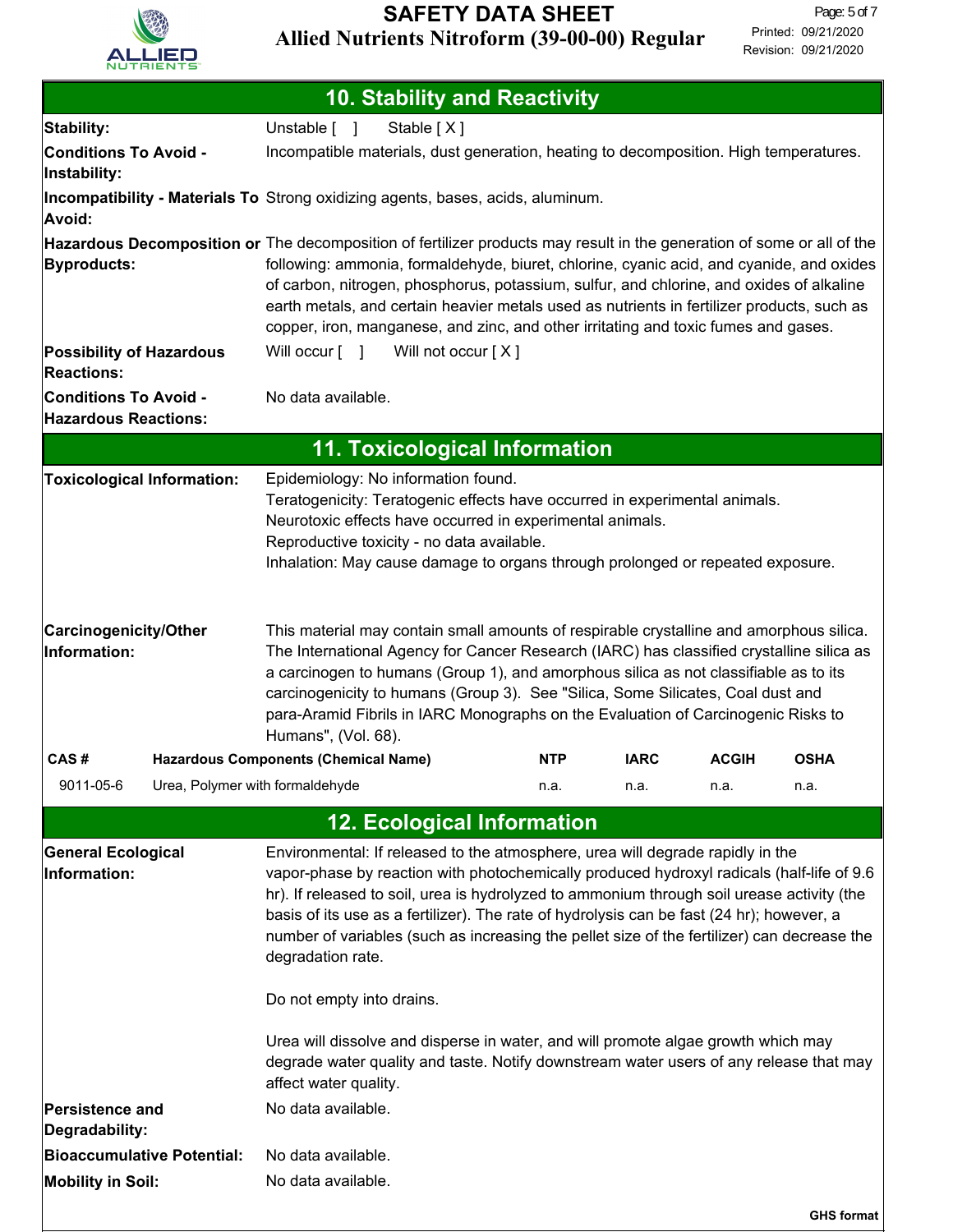

| <b>13. Disposal Considerations</b>                                                                        |                                                               |                                                                                                                                                                                                                                                                                                                                                   |                |                                                                                          |                                                              |  |
|-----------------------------------------------------------------------------------------------------------|---------------------------------------------------------------|---------------------------------------------------------------------------------------------------------------------------------------------------------------------------------------------------------------------------------------------------------------------------------------------------------------------------------------------------|----------------|------------------------------------------------------------------------------------------|--------------------------------------------------------------|--|
| <b>Waste Disposal Method:</b>                                                                             |                                                               | If material cannot be completely used according to label directions, dispose of container<br>and contents according to this section.                                                                                                                                                                                                              |                |                                                                                          |                                                              |  |
|                                                                                                           |                                                               | Contact a licensed professional waste disposal service to dispose of this material.                                                                                                                                                                                                                                                               |                |                                                                                          |                                                              |  |
|                                                                                                           |                                                               | Do not let product enter drains.                                                                                                                                                                                                                                                                                                                  |                |                                                                                          |                                                              |  |
|                                                                                                           |                                                               | Chemical waste generators must determine whether a discarded chemical is classified<br>as a hazardous waste. US EPA guidelines for the classification determination are listed<br>in 40 CFR Parts 261. Additionally, waste generators must consult state and local<br>hazardous waste regulations to ensure complete and accurate classification. |                |                                                                                          |                                                              |  |
|                                                                                                           |                                                               | RCRA P-Series: None listed.<br>RCRA U-Series: None listed.                                                                                                                                                                                                                                                                                        |                |                                                                                          |                                                              |  |
|                                                                                                           |                                                               | Observe all federal, state, and local environmental regulations.                                                                                                                                                                                                                                                                                  |                |                                                                                          |                                                              |  |
|                                                                                                           |                                                               | <b>14. Transport Information</b>                                                                                                                                                                                                                                                                                                                  |                |                                                                                          |                                                              |  |
|                                                                                                           | <b>LAND TRANSPORT (US DOT):</b>                               |                                                                                                                                                                                                                                                                                                                                                   |                |                                                                                          |                                                              |  |
|                                                                                                           | <b>DOT Proper Shipping Name:</b>                              | Not Regulated.                                                                                                                                                                                                                                                                                                                                    |                |                                                                                          |                                                              |  |
| <b>DOT Hazard Class:</b>                                                                                  |                                                               |                                                                                                                                                                                                                                                                                                                                                   |                |                                                                                          |                                                              |  |
| <b>UN/NA Number:</b>                                                                                      |                                                               |                                                                                                                                                                                                                                                                                                                                                   |                |                                                                                          |                                                              |  |
|                                                                                                           |                                                               | <b>15. Regulatory Information</b>                                                                                                                                                                                                                                                                                                                 |                |                                                                                          |                                                              |  |
|                                                                                                           |                                                               | EPA SARA (Superfund Amendments and Reauthorization Act of 1986) Lists                                                                                                                                                                                                                                                                             |                |                                                                                          |                                                              |  |
| CAS#                                                                                                      |                                                               | <b>Hazardous Components (Chemical Name)</b>                                                                                                                                                                                                                                                                                                       | S. 302 (EHS)   | S. 304 RQ                                                                                | S. 313 (TRI)                                                 |  |
| 9011-05-6                                                                                                 | Urea, Polymer with formaldehyde                               |                                                                                                                                                                                                                                                                                                                                                   | No             | No                                                                                       | No                                                           |  |
| This material meets the EPA 'Hazard Categories' defined for SARA Title III Sections 311/312 as indicated: |                                                               |                                                                                                                                                                                                                                                                                                                                                   |                |                                                                                          |                                                              |  |
| [[] Yes [X] No Explosive                                                                                  |                                                               |                                                                                                                                                                                                                                                                                                                                                   |                | [X] Yes [ ] No Acute toxicity (any route of exposure)                                    |                                                              |  |
| []Yes [X] No                                                                                              |                                                               | Flammable (gases, aerosols, liquid, or solid)                                                                                                                                                                                                                                                                                                     | []Yes [X] No   | Skin Corrosion or Irritation                                                             |                                                              |  |
| [[] Yes [X] No                                                                                            | Self-reactive                                                 |                                                                                                                                                                                                                                                                                                                                                   | [ ] Yes [X] No | [ ] Yes [X] No Serious eye damage or eye irritation<br>Respiratory or Skin Sensitization |                                                              |  |
| [[ ] Yes [X] No                                                                                           | Pyrophoric (liquid or solid)                                  |                                                                                                                                                                                                                                                                                                                                                   | [ ] Yes [X] No | Germ cell mutagenicity                                                                   |                                                              |  |
| [[ ] Yes [X] No                                                                                           | Pyrophoric gas                                                |                                                                                                                                                                                                                                                                                                                                                   | [ ] Yes [X] No | Carcinogenicity                                                                          |                                                              |  |
| [ ] Yes [X] No                                                                                            | Self-heating                                                  |                                                                                                                                                                                                                                                                                                                                                   | [ ] Yes [X] No | Reproductive toxicity                                                                    |                                                              |  |
| [[ ] Yes [X] No                                                                                           | Organic peroxide                                              |                                                                                                                                                                                                                                                                                                                                                   | [ ] Yes [X] No |                                                                                          | Specific target organ toxicity (single or repeated exposure) |  |
| [[ ] Yes [X] No                                                                                           | Corrosive to metal                                            |                                                                                                                                                                                                                                                                                                                                                   | [ ] Yes [X] No | <b>Aspiration Hazard</b>                                                                 |                                                              |  |
| [[ ] Yes [X] No                                                                                           | Gas under pressure (compressed gas)                           |                                                                                                                                                                                                                                                                                                                                                   | [ ] Yes [X] No | Simple Asphyxiant                                                                        |                                                              |  |
| [[ ] Yes [X] No<br>[[] Yes [X] No                                                                         | In contact with water emits flammable gas<br>Combustible Dust |                                                                                                                                                                                                                                                                                                                                                   | [ ] Yes [X] No | (Health) Hazard Not Otherwise Classified (HNOC)                                          |                                                              |  |
| [[] Yes [X] No                                                                                            |                                                               | (Physical) Hazard Not Otherwise Classified (HNOC)                                                                                                                                                                                                                                                                                                 |                |                                                                                          |                                                              |  |
| CAS#                                                                                                      |                                                               | Hazardous Components (Chemical Name)                                                                                                                                                                                                                                                                                                              |                | <b>Other US EPA or State Lists</b>                                                       |                                                              |  |
| 9011-05-6                                                                                                 | Urea, Polymer with formaldehyde                               |                                                                                                                                                                                                                                                                                                                                                   |                | CAA HAP, ODC: No; CWA NPDES: No; TSCA: Yes -                                             |                                                              |  |
|                                                                                                           |                                                               |                                                                                                                                                                                                                                                                                                                                                   |                | Inventory; CA PROP.65: No; MA Oil/HazMat: No; MI CMR,                                    |                                                              |  |

Part 5: No; NJ EHS: No; NY Part 597: No; PA HSL: No